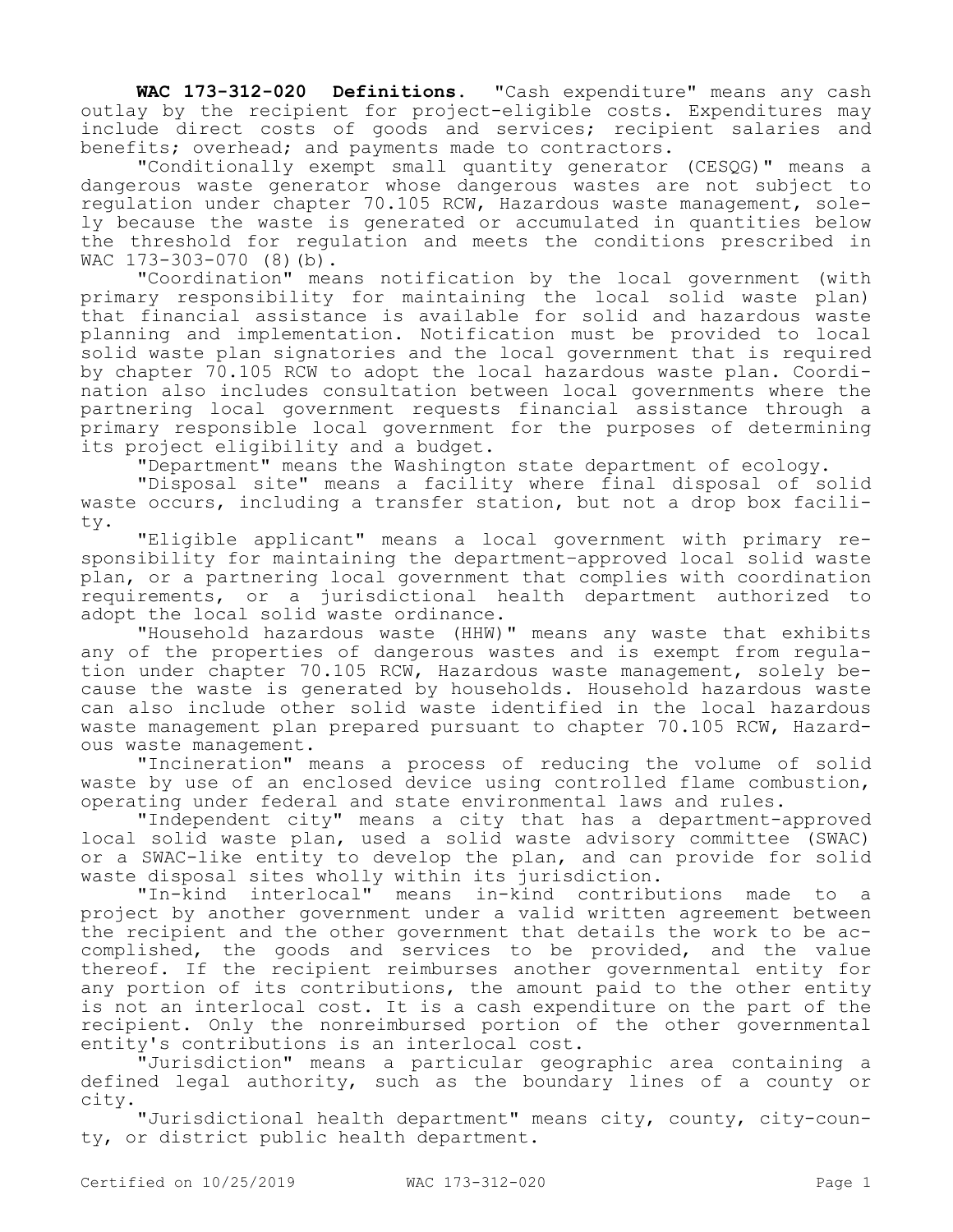"Landfill" means a disposal facility or part of a facility at which solid waste is permanently placed in or on land including facilities that use solid waste as a component of fill.

"Local contribution" means the required portion of project-eligible costs borne by the recipient as cash expenditures or in-kind interlocal.

"Local government" means any political subdivision, regional governmental unit, solid waste disposal district, municipal or public corporation, and includes cities, towns, and counties. The term encompasses but does not refer specifically to the departments within a city, town, or county.

"Local hazardous waste plan" means the plan to manage moderaterisk waste that a local government is required to prepare under RCW 70.105.220.

"Moderate risk waste (MRW)" means solid waste that is limited to conditionally exempt small quantity generator (CESQG) waste, and household hazardous waste (HHW).

"Partnering local government" means a local government that does not have the primary responsibility for maintaining the local solid waste plan, and may become an eligible applicant for solid and hazardous waste planning and implementation financial assistance through coordination with a primary responsible local government.

"Population" means the most recent United States census data accepted by the department or official estimates provided by the state office of financial management.

"Recipient" means the applicant to which the funding is awarded and that is accountable for the use of the funds provided. The recipient is the entire legal entity even if only one component or department is designated in the agreement document.

"Recyclable materials" means those solid wastes separated for recycling or reuse, and are identified as recyclable material under a local solid waste plan.

"Recycling" means transforming or remanufacturing waste materials into usable or marketable materials for use other than landfill disposal or incineration or recycling as defined in chapter 173-350 WAC.

"Retroactive costs" means project-eligible costs incurred between the effective start date of the agreement and before the department signature date on the agreement.

"Solid waste" or "wastes" means all putrescible and nonputrescible solid and semisolid wastes including, but not limited to, garbage, rubbish, ashes, industrial wastes, swill, demolition and construction wastes, abandoned vehicles or parts thereof, and recyclable materials.

"Solid waste advisory committee (SWAC)" means the local committee as described in and required by RCW 70.95.165; and the SWAC-like entity required by the department for independent cities requesting financial assistance. The SWAC or SWAC-like entity must actively assist and participate in development of a new plan, and the development or maintenance of existing plans in order to meet financial assistance eligibility requirements under this chapter.

"Solid waste handling" means the management, storage, collection, transportation, treatment, use, processing or final disposal of solid wastes, including the recovery and recycling of materials from solid wastes, the recovery of energy resources from such wastes or the conversion of the energy in such wastes to more useful forms or combinations thereof.